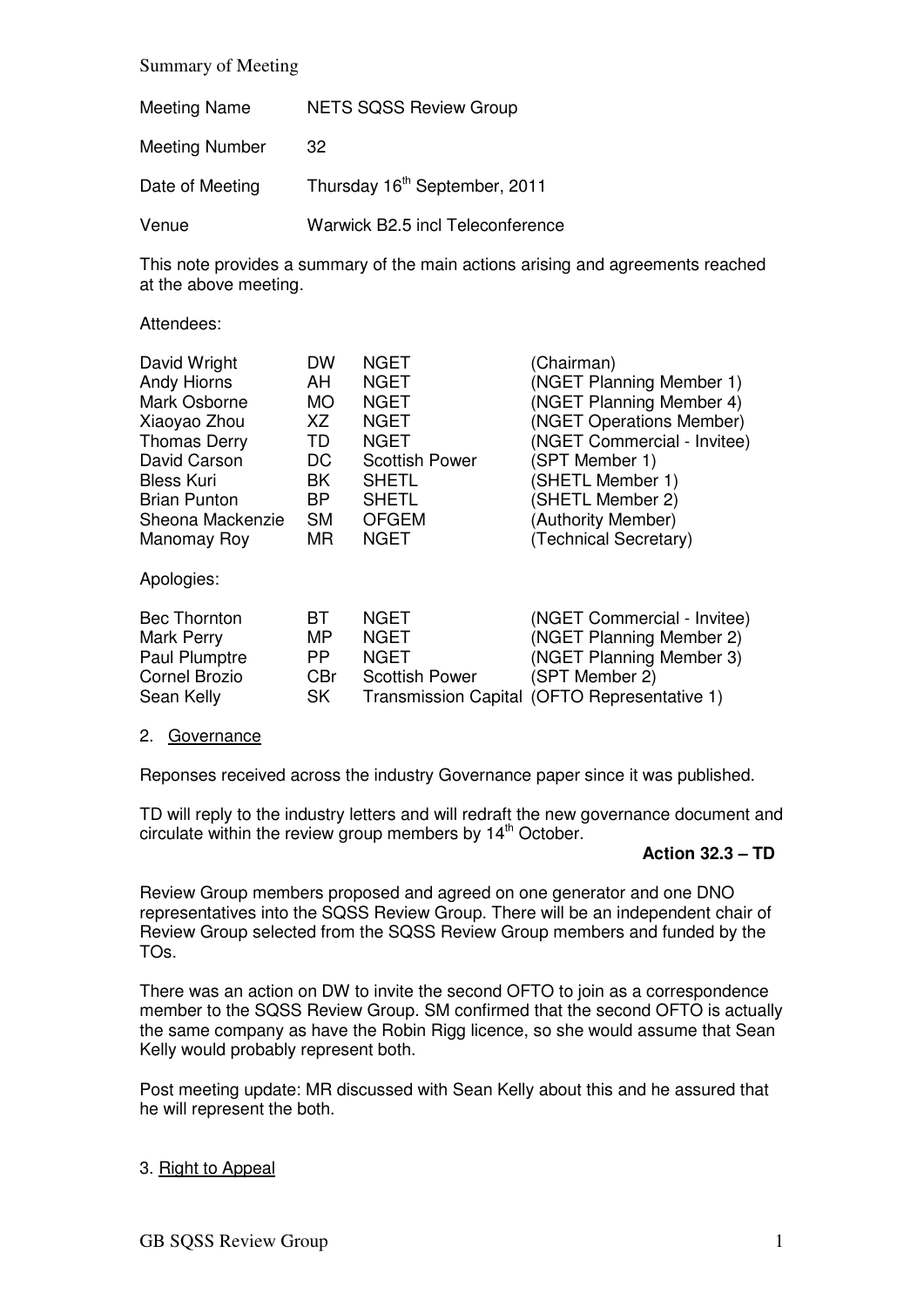MO to circulate a response based on Legal's comments on the 'right to appeal' issue to the Review Group members.

**Action 32.4 – MO** 

# 4. Minutes of last meeting

There were no formal minutes of meeting 31 on 01/08/2011 published. The minutes of meeting 31 have been issued together with minutes of meeting 32.

# 5. Actions from last meeting

These will be picked up in the next meeting

# 6. Housekeeping (GSR002)

MO to organise a teleconference between Legal and OFGEM to resolve the outstanding copyright issue

**Action 32.1 – MO**

### 6. Fundamental and proposals (GSR008)

The draft report will be completed end of this week and will be circulated by mid of next week.

**Action 32.2 – MP**

### 6. Wind Integration (GSR009)

Consultation opens until end of October. No responses received to date.

- 7. New working Groups Progress
- The Interconnector working group:
- The Offshore working group:
- The Generation Connection working group:

The Entry Working Group has had a number of meetings and is due to meet again in early October. Good progress has been made both within the meetings and off-line work although business pressures across the group have been making it difficult in committing time and effort. Ongoing Cost Benefit Analysis is indicating some promising support of the general philosophy that larger power stations and high generation factors should have more robust connections than smaller sites with intermittent generation. The group was joined at the last meeting by a guest from the Commercial Group of National Grid who was unclear on the driver behind the philosophy as it is perceived (from a Commercial viewpoint) that the charging mechanisms perform the same function. Subsequent discussions with other Commercial Groups indicated that there may be differing issues across the country which are not necessarily addressed through economic mechanisms. The Terms of Reference require the group to consider impact on other Codes and it is considered that the prudent approach is that group should continue to a conclusion and flag or outline the potential impact on other (probably primarily charging) codes. The objective to submit a final report before the end of December 2011 is considered achievable at this time but is dependent on no major showstoppers being identified or complications in drafting.